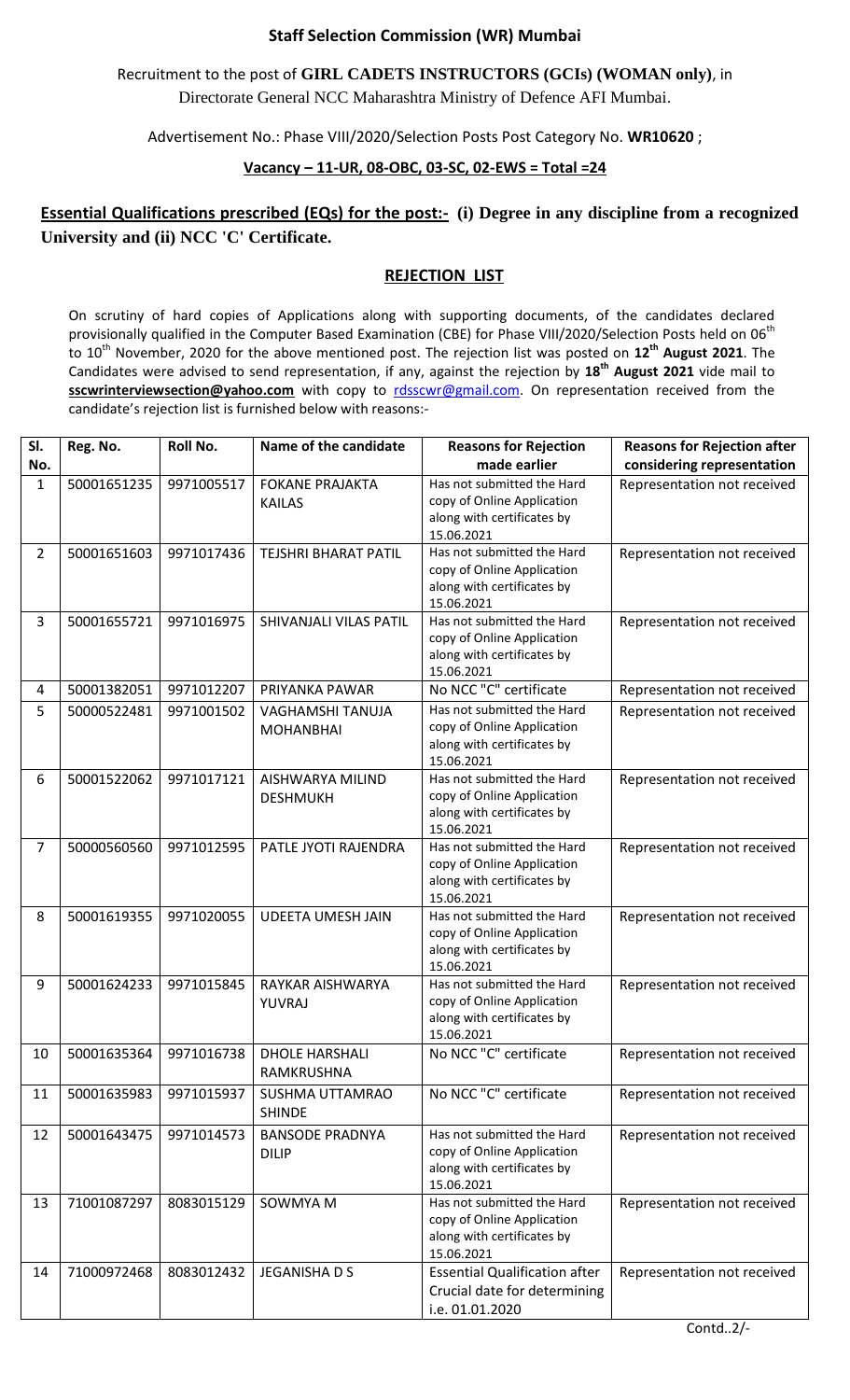| SI. | Reg. No.    | Roll No.   | Name of the candidate                   | <b>Reasons for Rejection</b>                             | <b>Reasons for Rejection after</b> |
|-----|-------------|------------|-----------------------------------------|----------------------------------------------------------|------------------------------------|
| No. |             |            |                                         | made earlier                                             | considering representation         |
| 15  | 40001592380 | 5083030612 | PRIYANKA                                | Has not submitted the Hard<br>copy of Online Application | Representation not received        |
|     |             |            |                                         | along with certificates by                               |                                    |
|     |             |            |                                         | 15.06.2021                                               |                                    |
| 16  | 50000742978 | 9971002082 | PATEL PRIYAKUMARI                       | No NCC "C" certificate                                   | Representation not received        |
| 17  | 72002111728 | 5083041533 | <b>KAVITA</b>                           | Has not submitted the Hard                               | Representation not received        |
|     |             |            |                                         | copy of Online Application                               |                                    |
|     |             |            |                                         | along with certificates by<br>15.06.2021                 |                                    |
| 18  | 74001595806 | 7083030271 | <b>KOMAL</b>                            | Has not submitted the Hard                               | Representation not received        |
|     |             |            |                                         | copy of Online Application                               |                                    |
|     |             |            |                                         | along with certificates by<br>15.06.2021                 |                                    |
| 19  | 75000777652 | 4083901031 | <b>DHOKANE NIKITA</b>                   | Has not submitted the Hard                               | Representation not received        |
|     |             |            | <b>KISANRAO</b>                         | copy of Online Application                               |                                    |
|     |             |            |                                         | along with certificates by                               |                                    |
|     |             |            |                                         | 15.06.2021                                               |                                    |
| 20  | 75001212008 | 9971008243 | <b>KAMBLE PRATIKSHA</b><br><b>SUNIL</b> | Has not submitted the Hard<br>copy of Online Application | Representation not received        |
|     |             |            |                                         | along with certificates by                               |                                    |
|     |             |            |                                         | 15.06.2021                                               |                                    |
| 21  | 75001568866 | 5083013568 | <b>USHA</b>                             | Has not submitted the Hard                               | Representation not received        |
|     |             |            |                                         | copy of Online Application<br>along with certificates by |                                    |
|     |             |            |                                         | 15.06.2021                                               |                                    |
| 22  | 74001430682 | 5083013369 | <b>KRISHNA</b>                          | Has not submitted the Hard                               | Representation not received        |
|     |             |            |                                         | copy of Online Application                               |                                    |
|     |             |            |                                         | along with certificates by<br>15.06.2021                 |                                    |
| 23  | 82000036962 | 5083042923 | <b>MAMTA CHOUDHARY</b>                  | Has not submitted the Hard                               | Representation not received        |
|     |             |            |                                         | copy of Online Application                               |                                    |
|     |             |            |                                         | along with certificates by                               |                                    |
| 24  | 83000042387 | 5083018279 | NAMRATA SHAKYA                          | 15.06.2021<br>No online application & No                 | Representation not received        |
|     |             |            |                                         | NCC "C" certificate                                      |                                    |
| 25  | 83000317031 | 9971017667 | <b>VANI KANAUJIA</b>                    | No NCC "C" certificate                                   | Representation not received        |
| 26  | 91000346590 | 3083006546 | MRUDULA MANOHAR                         | Has not submitted the Hard                               | Representation not received        |
|     |             |            |                                         | copy of Online Application                               |                                    |
|     |             |            |                                         | along with certificates by<br>15.06.2021                 |                                    |
| 27  | 92000005424 | 9971020028 | <b>KIRAN JANGIR</b>                     | Has not submitted the Hard                               | Representation not received        |
|     |             |            |                                         | copy of Online Application                               |                                    |
|     |             |            |                                         | along with certificates by                               |                                    |
| 28  | 10000131836 | 8083004815 | <b>VELAMALA ASWINI</b>                  | 15.06.2021<br>Has not submitted the Hard                 |                                    |
|     |             |            |                                         | copy of Online Application                               | Representation not received        |
|     |             |            |                                         | along with certificates by                               |                                    |
|     |             |            |                                         | 15.06.2021                                               |                                    |
| 29  | 92000331598 | 5083045580 | PRIYANKA SAINI                          | Has not submitted the Hard<br>copy of Online Application | Representation not received        |
|     |             |            |                                         | along with certificates by                               |                                    |
|     |             |            |                                         | 15.06.2021                                               |                                    |
| 30  | 93000062565 | 1083602119 | <b>DISHA SAXENA</b>                     | No NCC "C" certificate                                   | Representation not received        |
| 31  | 50001614261 | 4083101163 | <b>SUPRIYA SONI</b>                     | No NCC "C" certificate                                   | Representation not received        |
| 32  | 72000447393 | 2083001762 | <b>AARTI SINGH</b>                      | No NCC "C" certificate                                   | Representation not received        |
| 33  | 85000233326 | 9971019276 | <b>MISBAH KHAN</b>                      | Has not submitted the Hard<br>copy of Online Application | Representation not received        |
|     |             |            |                                         | along with certificates by                               |                                    |
|     |             |            |                                         | 15.06.2021                                               |                                    |
| 34  | 71000456411 | 3083007378 | <b>LURIA MARY BABU</b>                  | Has not submitted the Hard                               | Representation not received        |
|     |             |            |                                         | copy of Online Application<br>along with certificates by |                                    |
|     |             |            |                                         | 15.06.2021                                               |                                    |
| 35  | 85000043186 | 9971000927 | PRIYADARSHI MITAL                       | Has not submitted the Hard                               | Representation not received        |
|     |             |            | <b>AMITBHAI</b>                         | copy of Online Application                               |                                    |
|     |             |            |                                         | along with certificates by<br>15.06.2021                 |                                    |
| 36  | 30000081633 | 5083014195 | <b>NEHA CHITTODIA</b>                   | Has not submitted the Hard                               | Representation not received        |
|     |             |            |                                         | copy of Online Application                               |                                    |
|     |             |            |                                         | along with certificates by<br>15.06.2021                 |                                    |
|     |             |            |                                         |                                                          |                                    |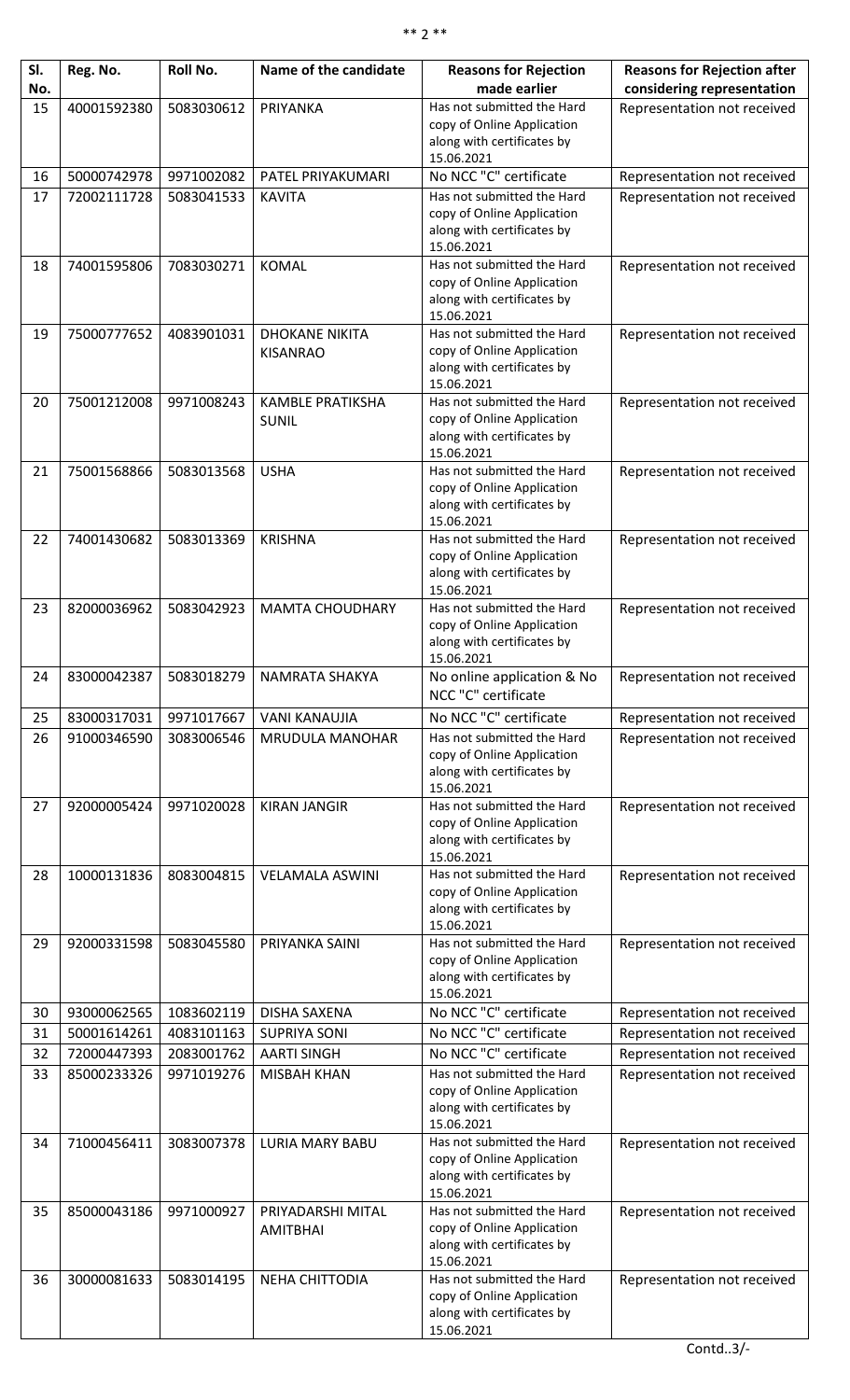| SI. | Reg. No.    | Roll No.   | Name of the candidate                  | <b>Reasons for Rejection</b>                                                                         | <b>Reasons for Rejection after</b>                                                                                                                                                                                                         |
|-----|-------------|------------|----------------------------------------|------------------------------------------------------------------------------------------------------|--------------------------------------------------------------------------------------------------------------------------------------------------------------------------------------------------------------------------------------------|
| No. |             |            |                                        | made earlier                                                                                         | considering representation                                                                                                                                                                                                                 |
| 37  | 50000185562 | 4083000496 | <b>SALINA KHAN</b>                     | No online application & No<br>NCC "C" certificate                                                    | Representation not received                                                                                                                                                                                                                |
| 38  | 85000044397 | 9971006201 | <b>SHELATKAR SAKSHI</b><br>SANDESH     | No NCC "C" certificate                                                                               | Representation not received                                                                                                                                                                                                                |
| 39  | 81000248688 | 8083022614 | <b>SOLA SRAVANI</b>                    | No NCC "C" certificate                                                                               | Representation not received                                                                                                                                                                                                                |
| 40  | 75001162725 | 9971012185 | SHIVGANGA SIDRAM                       | No NCC "C" certificate                                                                               | Representation not received                                                                                                                                                                                                                |
|     |             |            | <b>BHUTNALE</b>                        |                                                                                                      |                                                                                                                                                                                                                                            |
| 41  | 91000240678 | 3083008481 | <b>DEVU KRISHNA</b>                    | Has not submitted the Hard<br>copy of Online Application                                             | Representation not received                                                                                                                                                                                                                |
|     |             |            |                                        | along with certificates by<br>15.06.2021                                                             |                                                                                                                                                                                                                                            |
| 42  | 50000782946 | 9971013124 | RUTUJA RAMESH FAKIRE                   | No NCC "C" certificate                                                                               | Representation not received                                                                                                                                                                                                                |
| 43  | 30000176852 | 1083506513 | <b>ALISHA SAHU</b>                     | No NCC "C" certificate                                                                               | Representation not received                                                                                                                                                                                                                |
| 44  | 50000927618 | 9971015816 | NAMRATA SHIVAJI<br><b>AWARI</b>        | Has not submitted the Hard<br>copy of Online Application<br>along with certificates by<br>15.06.2021 | Representation not received                                                                                                                                                                                                                |
| 45  | 50000167618 | 9971013792 | SHELAR APURVA DILEEP                   | Has not submitted the Hard<br>copy of Online Application<br>along with certificates by<br>15.06.2021 | Not accepted as per Result Write<br>up para No.8, & NOTE<br>dated<br>12.04.2021, Corrigendum dated<br>20.04.2021, 11.05.2021,02.06.2021<br>Advt. Notice Phase-VIII/<br>and<br>2020 Para No. 17 (10), Para No.<br>19.1.7, Para No. 19.1.10. |
| 46  | 94000287834 | 2083017707 | RAJESWARI RAO                          | Has not submitted the Hard<br>copy of Online Application<br>along with certificates by<br>15.06.2021 | Representation not received                                                                                                                                                                                                                |
| 47  | 95000314603 | 9971008505 | <b>DHARGAWE SHWETA</b><br><b>SEWAK</b> | Has not submitted the Hard<br>copy of Online Application<br>along with certificates by<br>15.06.2021 | Representation not received                                                                                                                                                                                                                |
| 48  | 50001579366 | 9971001090 | PARMAR INDRAXI<br>AMBALAL              | Has not submitted the Hard<br>copy of Online Application<br>along with certificates by<br>15.06.2021 | Representation not received                                                                                                                                                                                                                |
| 49  | 10000942803 | 3083001087 | PAMALA HARANI                          | No NCC "C" certificate                                                                               | Representation not received                                                                                                                                                                                                                |
| 50  | 85000137464 | 9971015314 | <b>KENDRE ANURADHA</b>                 | Has not submitted the Hard                                                                           | Representation not received                                                                                                                                                                                                                |
|     |             |            | VIJAYKUMAR                             | copy of Online Application<br>along with certificates by<br>15.06.2021                               |                                                                                                                                                                                                                                            |
| 51  | 95000442354 | 4083300102 | <b>MAMTA KUMARI</b>                    | Has not submitted the Hard<br>copy of Online Application<br>along with certificates by<br>15.06.2021 | Representation not received                                                                                                                                                                                                                |
| 52  | 50000716674 | 9971007482 | <b>RUTUJA PRAKASH</b><br><b>SHIMPI</b> | Has not submitted the Hard<br>copy of Online Application<br>along with certificates by<br>15.06.2021 | Representation not received                                                                                                                                                                                                                |
| 53  | 95000279531 | 4083101063 | POOJA VERMA                            | No NCC "C" certificate                                                                               | Representation not received                                                                                                                                                                                                                |
| 54  | 20000278098 | 5083033873 | <b>ALKA RAJPUROHIT</b>                 | Has not submitted the Hard<br>copy of Online Application<br>along with certificates by<br>15.06.2021 | Representation not received                                                                                                                                                                                                                |
| 55  | 10001213253 | 3083012449 | <b>DIVYA BABU</b>                      | Has not submitted the Hard<br>copy of Online Application<br>along with certificates by<br>15.06.2021 | Representation not received                                                                                                                                                                                                                |
| 56  | 50001063796 | 9971014995 | <b>SNEHAL DAYARAM</b><br><b>ADHAV</b>  | Has not submitted the Hard<br>copy of Online Application<br>along with certificates by<br>15.06.2021 | Representation not received                                                                                                                                                                                                                |
| 57  | 50001095580 | 9971010940 | <b>SUPRIYA AVINASH</b><br>SIDHANKAR    | Has not submitted the Hard<br>copy of Online Application<br>along with certificates by<br>15.06.2021 | Representation not received                                                                                                                                                                                                                |
| 58  | 50001611210 | 9971016589 | PRANALI DIPAK PAWAR                    | Has not submitted the Hard<br>copy of Online Application<br>along with certificates by<br>15.06.2021 | Representation not received                                                                                                                                                                                                                |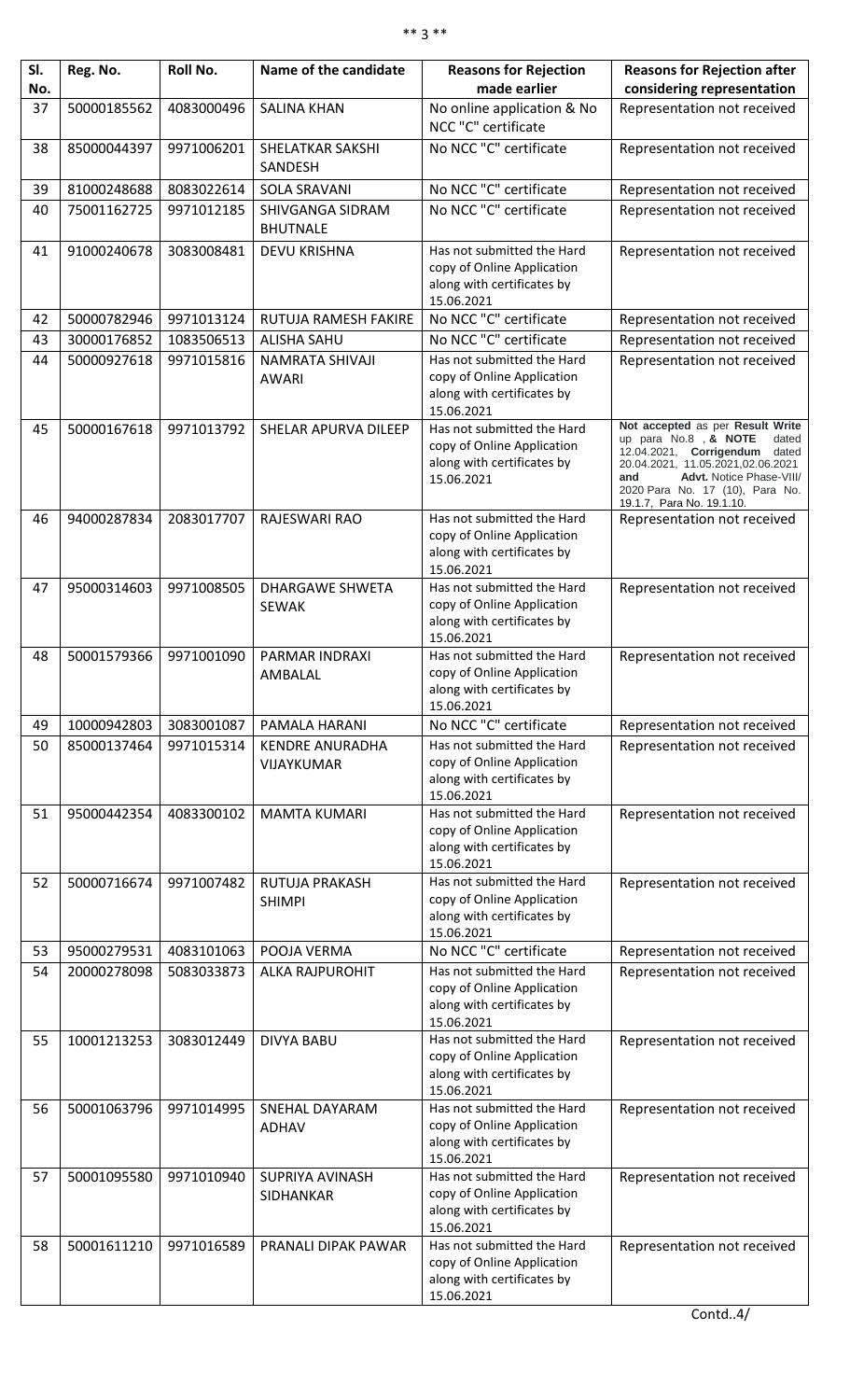| SI. | Reg. No.    | Roll No.   | Name of the candidate                  | <b>Reasons for Rejection</b>                             | <b>Reasons for Rejection after</b> |
|-----|-------------|------------|----------------------------------------|----------------------------------------------------------|------------------------------------|
| No. |             | 9971008796 |                                        | made earlier<br>Has not submitted the Hard               | considering representation         |
| 59  | 50001218256 |            | <b>SUCHITA NARAYAN</b><br><b>TAYDE</b> | copy of Online Application                               | Representation not received        |
|     |             |            |                                        | along with certificates by                               |                                    |
|     |             |            |                                        | 15.06.2021                                               |                                    |
| 60  | 50000346750 | 9971016729 | <b>SHINDE SHUBHANGI</b>                | Has not submitted the Hard                               | Representation not received        |
|     |             |            | SAMPAT                                 | copy of Online Application                               |                                    |
|     |             |            |                                        | along with certificates by<br>15.06.2021                 |                                    |
| 61  | 50001241407 | 9971019307 | SHINDE SHARDA                          | Has not submitted the Hard                               | Representation not received        |
|     |             |            | <b>MAHENDRA</b>                        | copy of Online Application                               |                                    |
|     |             |            |                                        | along with certificates by                               |                                    |
|     |             |            |                                        | 15.06.2021                                               |                                    |
| 62  | 71000675110 | 3083005288 | <b>JISHNA PAVITHRAN P</b>              | Has not submitted the Hard<br>copy of Online Application | Representation not received        |
|     |             |            |                                        | along with certificates by                               |                                    |
|     |             |            |                                        | 15.06.2021                                               |                                    |
| 63  | 85000295992 | 9971010812 | PATIL POOJA SHIVAJI                    | Has not submitted the Hard                               | Representation not received        |
|     |             |            |                                        | copy of Online Application                               |                                    |
|     |             |            |                                        | along with certificates by<br>15.06.2021                 |                                    |
| 64  | 85000331733 | 9971018961 | <b>WADEKAR MADHURI</b>                 | No NCC "C" certificate                                   | Representation not received        |
|     |             |            | <b>WASUDEO</b>                         |                                                          |                                    |
| 65  | 95000244310 | 9971015360 | PRADHNYA GANPAT                        | No NCC "C" certificate                                   | Representation not received        |
|     |             |            | <b>SHENDE</b>                          |                                                          |                                    |
| 66  | 95000138845 | 9971005526 | PANCHAL KALYANI                        | No NCC "C" certificate                                   | Representation not received        |
|     |             |            | SHANTARAM                              |                                                          |                                    |
| 67  | 30001268038 | 5083014213 | KHUSHBOO VERMA                         | Has not submitted the Hard                               | Representation not received        |
|     |             |            |                                        | copy of Online Application                               |                                    |
|     |             |            |                                        | along with certificates by<br>15.06.2021                 |                                    |
| 68  | 85000098619 | 9971003009 | <b>MAURYA MANISHA</b>                  | Has not submitted the Hard                               | Representation not received        |
|     |             |            | SHIVARAM                               | copy of Online Application                               |                                    |
|     |             |            |                                        | along with certificates by                               |                                    |
|     |             |            |                                        | 15.06.2021                                               |                                    |
| 69  | 85000290791 | 9971005334 | <b>INGALE SHITAL RATAN</b>             | Has not submitted the Hard<br>copy of Online Application | Representation not received        |
|     |             |            |                                        | along with certificates by                               |                                    |
|     |             |            |                                        | 15.06.2021                                               |                                    |
| 70  | 85000025865 | 9971009390 | <b>MORE SHRADDHA</b>                   | No NCC "C" certificate                                   | Representation not received        |
|     |             |            | <b>SIDDHARTH</b>                       |                                                          |                                    |
| 71  | 95000583033 | 9971005607 | SHITAL SURESH JADHAV                   | Has not submitted the Hard                               | Representation not received        |
|     |             |            |                                        | copy of Online Application<br>along with certificates by |                                    |
|     |             |            |                                        | 15.06.2021                                               |                                    |
| 72  | 10000729022 | 9971006538 | <b>VEENA KUMAR</b>                     | Has not submitted the Hard                               | Representation not received        |
|     |             |            | SAMUTHIRAM                             | copy of Online Application                               |                                    |
|     |             |            |                                        | along with certificates by<br>15.06.2021                 |                                    |
| 73  | 50000850527 | 9971006647 | POOJA RAJENDRA KAPSE                   | Has not submitted the Hard                               | Representation not received        |
|     |             |            |                                        | copy of Online Application                               |                                    |
|     |             |            |                                        | along with certificates by                               |                                    |
|     |             |            |                                        | 15.06.2021<br>No NCC "C" certificate                     |                                    |
| 74  | 10000477264 | 8083007681 | MALLOLU HANNA<br><b>DEEPA</b>          |                                                          | Representation not received        |
| 75  | 10000546510 | 8083019715 | <b>EDUNOORI SRIDIVYA</b>               | Has not submitted the Hard                               | Representation not received        |
|     |             |            |                                        | copy of Online Application                               |                                    |
|     |             |            |                                        | along with certificates by                               |                                    |
|     |             |            |                                        | 15.06.2021                                               |                                    |
| 76  | 20000823126 | 2083007794 | <b>SAKSHI</b>                          | Has not submitted the Hard<br>copy of Online Application | Representation not received        |
|     |             |            |                                        | along with certificates by                               |                                    |
|     |             |            |                                        | 15.06.2021                                               |                                    |
| 77  | 20000886897 | 1083006770 | <b>ANJALI KUMARI</b>                   | Has not submitted the Hard                               | Representation not received        |
|     |             |            |                                        | copy of Online Application                               |                                    |
|     |             |            |                                        | along with certificates by<br>15.06.2021                 |                                    |
| 78  | 20000958433 | 5083040502 | NEELIMA HARSOLIA                       | Has not submitted the Hard                               | Representation not received        |
|     |             |            |                                        | copy of Online Application                               |                                    |
|     |             |            |                                        | along with certificates by                               |                                    |
|     |             |            |                                        | 15.06.2021                                               |                                    |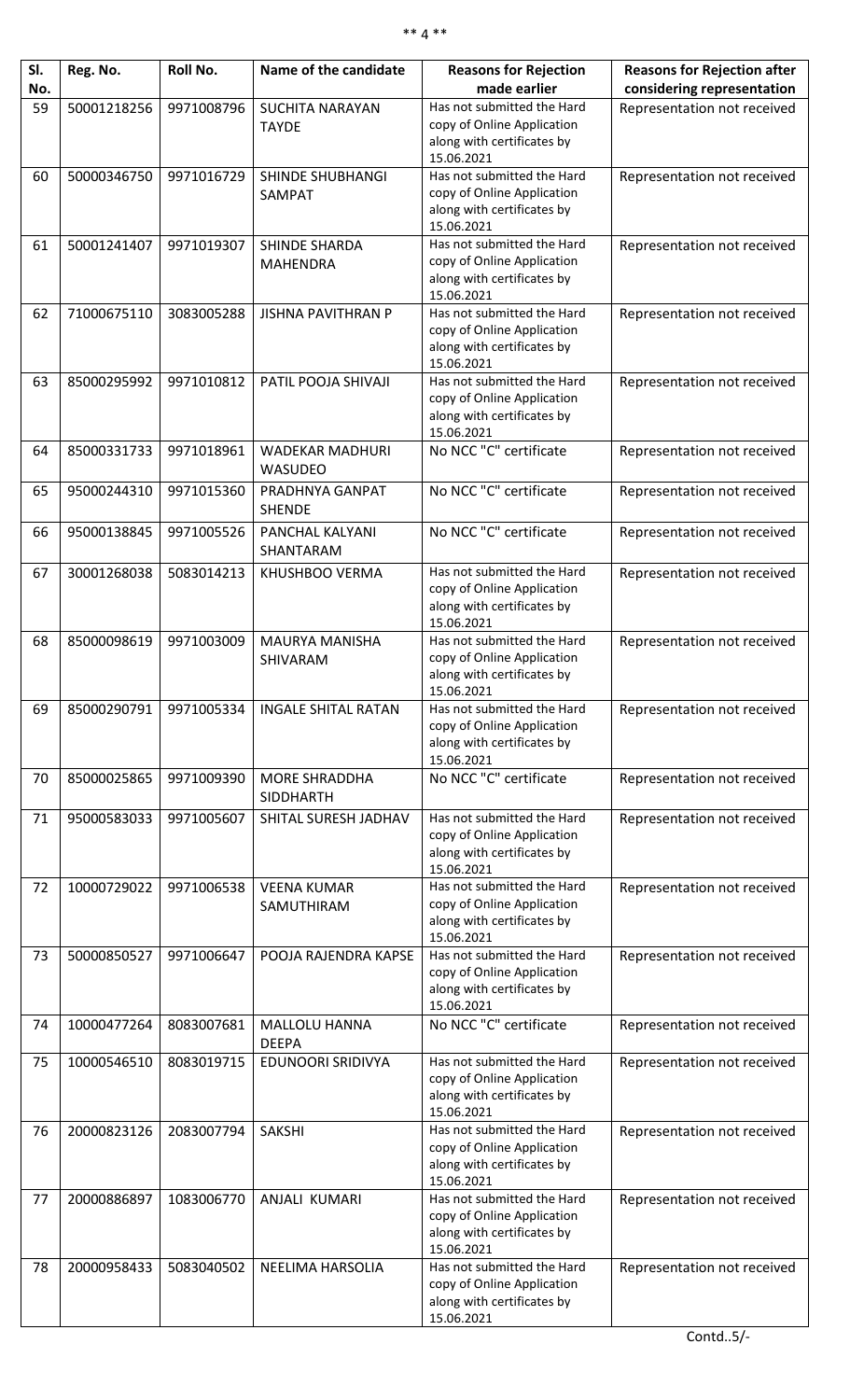| SI.<br>No. | Reg. No.    | Roll No.   | Name of the candidate                        | <b>Reasons for Rejection</b><br>made earlier                                                         | <b>Reasons for Rejection after</b><br>considering representation |
|------------|-------------|------------|----------------------------------------------|------------------------------------------------------------------------------------------------------|------------------------------------------------------------------|
| 79         | 20001056656 | 9971001275 | PRIYANKA SHARMA                              | Has not submitted the Hard<br>copy of Online Application<br>along with certificates by<br>15.06.2021 | Representation not received                                      |
| 80         | 30000812002 | 1083404031 | <b>KANAK LATA SINGH</b>                      | Has not submitted the Hard<br>copy of Online Application<br>along with certificates by<br>15.06.2021 | Representation not received                                      |
| 81         | 50000125400 | 9971006732 | <b>SNEHAL ASHOK</b><br><b>NAWALE</b>         | Has not submitted the Hard<br>copy of Online Application<br>along with certificates by<br>15.06.2021 | Representation not received                                      |
| 82         | 50000594993 | 5083029134 | <b>MEGHA VERMA</b>                           | Has not submitted the Hard<br>copy of Online Application<br>along with certificates by<br>15.06.2021 | Representation not received                                      |
| 83         | 50000721408 | 9971015188 | RAWANKAR ASMITA<br><b>SANTOSH</b>            | No NCC "C" certificate                                                                               | Representation not received                                      |
| 84         | 50000771722 | 9971015433 | RASHIKA ANANDRAO<br><b>HAJARE</b>            | Has not submitted the Hard<br>copy of Online Application<br>along with certificates by<br>15.06.2021 | Representation not received                                      |
| 85         | 71000500365 | 3083009849 | <b>AMALATS</b>                               | Has not submitted the Hard<br>copy of Online Application<br>along with certificates by<br>15.06.2021 | Representation not received                                      |
| 86         | 85000023747 | 9971001683 | <b>ANKITA ROY</b>                            | <b>Essential Qualification after</b><br>Crucial date for determining<br>i.e. 01.01.2020              | Representation not received                                      |
| 87         | 85000033536 | 9971006627 | POOJA DAGADU RANVIR                          | Has not submitted the Hard<br>copy of Online Application<br>along with certificates by<br>15.06.2021 | Representation not received                                      |
| 88         | 85000057419 |            | 9971007405   SHRADDHA BABAN<br><b>ZODAPE</b> | Has not submitted the Hard<br>copy of Online Application<br>along with certificates by<br>15.06.2021 | Representation not received                                      |
| 89         | 85000314936 | 9971008589 | <b>DONGRE PRADNYA</b><br><b>DIPAK</b>        | Has not submitted the Hard<br>copy of Online Application<br>along with certificates by<br>15.06.2021 | Representation not received                                      |
| 90         | 93000202322 | 1083203499 | POOJA KUMARI                                 | Has not submitted the Hard<br>copy of Online Application<br>along with certificates by<br>15.06.2021 | Representation not received                                      |
| 91         | 93000352378 | 1083203431 | <b>KRITTIKA SINGH</b>                        | Has not submitted the Hard<br>copy of Online Application<br>along with certificates by<br>15.06.2021 | Representation not received                                      |
| 92         | 93000367678 | 1083203418 | <b>SAVITA SINGH</b>                          | Has not submitted the Hard<br>copy of Online Application<br>along with certificates by<br>15.06.2021 | Representation not received                                      |
| 93         | 93000434394 | 1083400649 | <b>PURNIMA</b>                               | No NCC "C" certificate                                                                               | Representation not received                                      |
| 94         | 94000115791 | 2083009439 | PRIYANKA HAZRA                               | Has not submitted the Hard<br>copy of Online Application<br>along with certificates by<br>15.06.2021 | Representation not received                                      |
| 95         | 94000369461 | 7083100793 | <b>HARMANPREET KAUR</b>                      | Has not submitted the Hard<br>copy of Online Application<br>along with certificates by<br>15.06.2021 | Representation not received                                      |
| 96         | 95000049606 | 9971005179 | MISHRA PRIYANKA LALIT                        | Has not submitted the Hard<br>copy of Online Application<br>along with certificates by<br>15.06.2021 | Representation not received                                      |
| 97         | 95000161223 | 9971003875 | <b>INGOLE ANJALI ANIL</b>                    | No NCC "C" certificate                                                                               | Representation not received                                      |
| 98         | 95000189365 | 9971005133 | NARODE BHAGYASHREE<br><b>BHASKAR</b>         | No NCC "C" certificate                                                                               | Representation not received                                      |

Contd..6/-